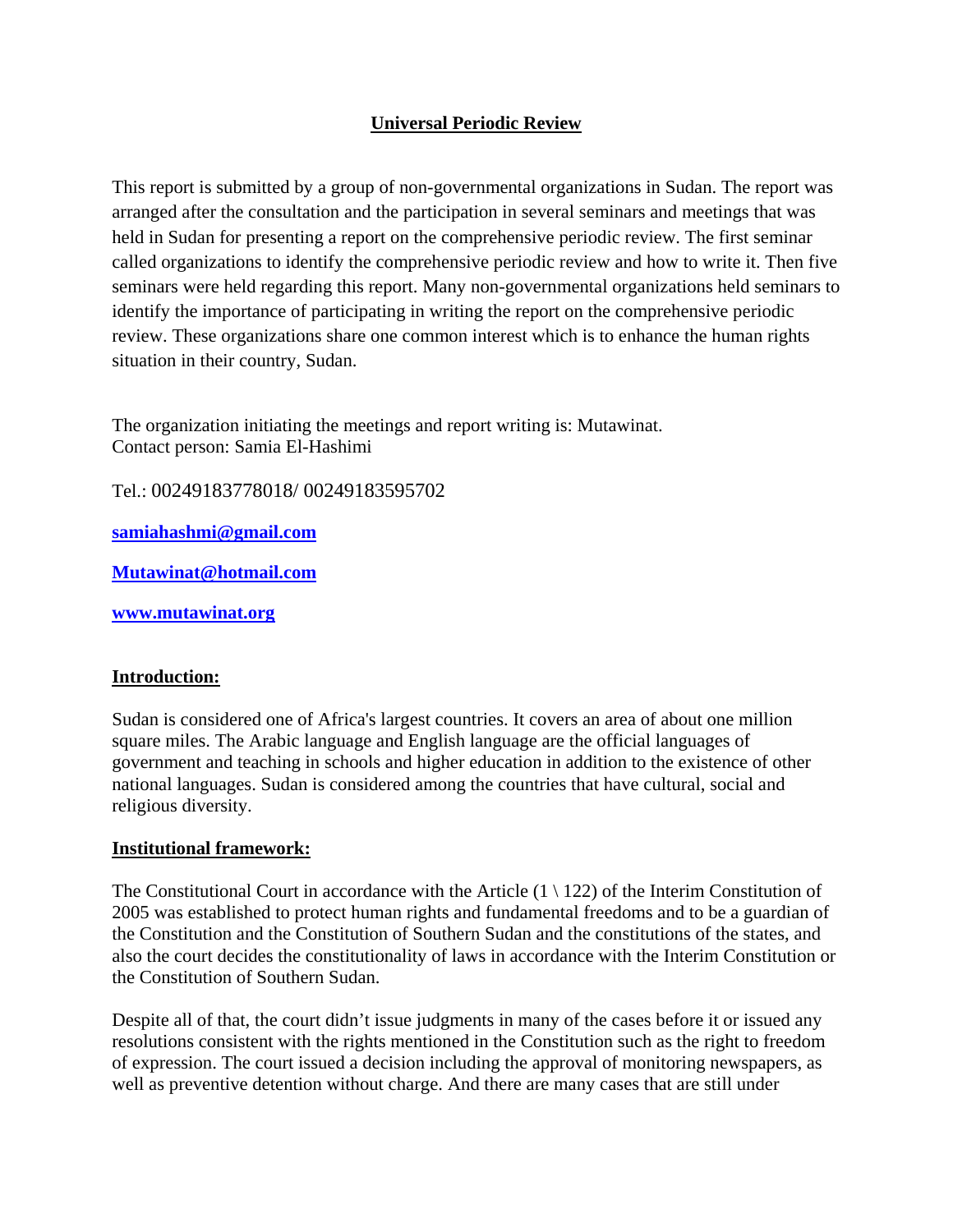consideration for long periods of time.

### **National Commission for Human Rights:**

We find that the Interim Constitution of 2005 stated the establishment of human rights commission among six other commissions to monitor the human rights, freedoms and to receive complaints of human rights violations.

But although five years passed since the validity of the Constitution, the commission was not established yet.

We find that the progress made in the field of child rights is the establishment of the family and child protection unit under the authority of the state police in Khartoum to protect children from any physical or sexual abuse. The unit also provides psychosocial support to children.

But we find the unit protects the child only and not the family, although this institution is vested with the protection of family and the child. The role played by the unit is not considered a part of the trial stage in the juvenile court. Also there are many cases that are opened in the police stations not in the unit and that the investigation is carried out by a police officer who has no experience in working with kids. So we believe that this mechanism needs to be more activated to play its main role in child protection.

Also one of the issues that could be considered a progress in the field of women's rights is the establishment of a unit that fights violence against women and children. This unit is under the authority of the Ministry of Justice.

There is a progress made in establishing a mechanism responsible for the protection of women against violence, but this mechanism is not activated sufficiently, as it doesn't introduce legislations to protect women from violence or cancel legislations which are dedicated to violence against women.

### **Constitutional and legislative framework:**

We find that the issuance of the 2005 Interim Constitution was one of the benefits of the Comprehensive Peace Agreement, and for the first time in the history of the constitutions of Sudan, this constitution states the Bill of Rights, which is considered a covenant between the people of Sudan and between them and their government at all levels, and a commitment from them to respect human rights and fundamental freedoms enshrined in this Constitution and to work to enhance these rights. The Bill of Rights is considered the foundation stone of social justice and equality in Sudan.

And it is a progress that the Constitution considers all agreements, covenants and instruments of international human rights ratified by the Republic of Sudan an integral part of this document.

We find that this article in the constitution doesn't refer only to respect human rights, but explicitly refers to the mandatory reviewing laws to be compatible with the Constitution.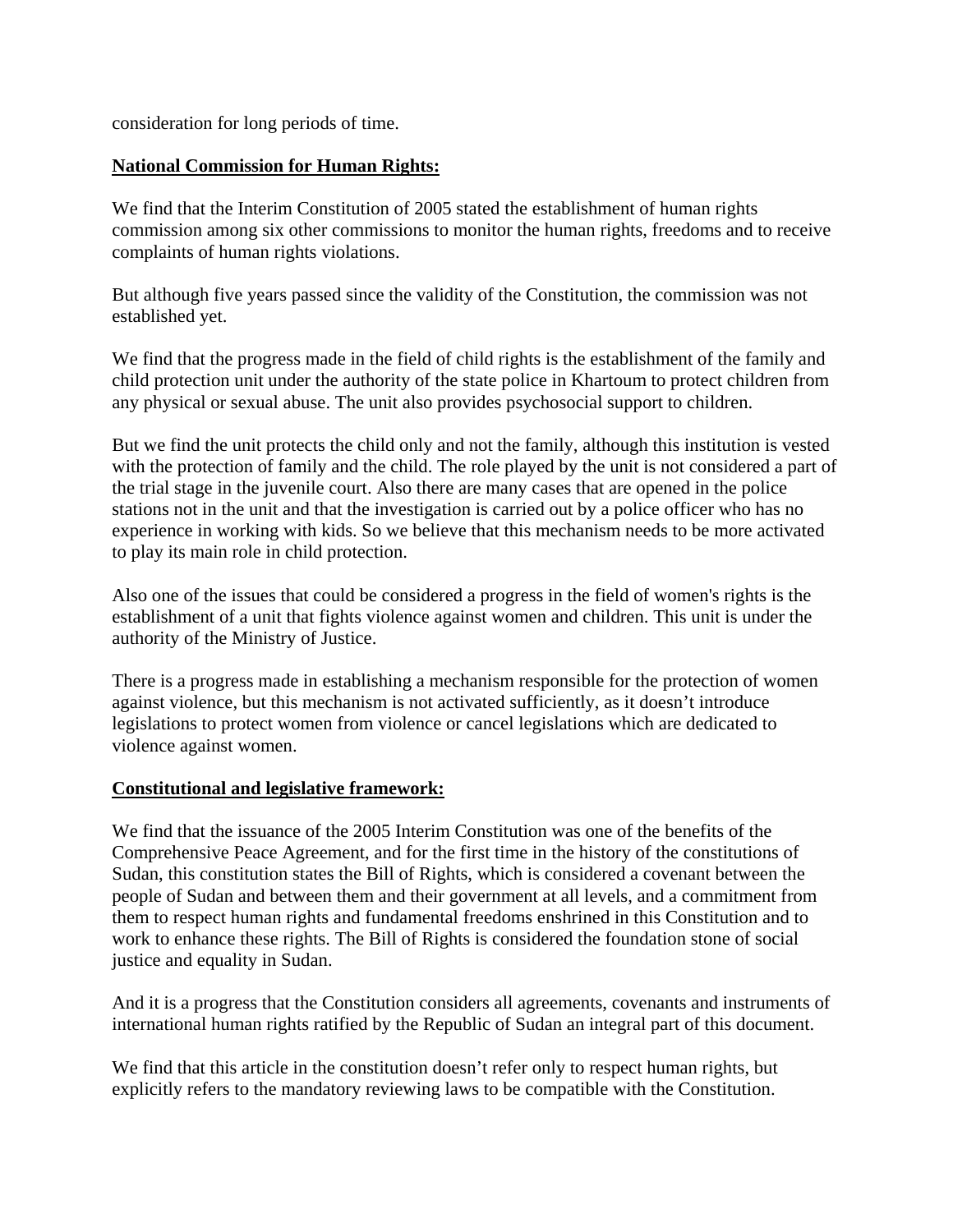We find that despite the progress made in the texts contained in the Interim Constitution, which stresses the respect of human rights and reviewing the legislations to be in line with the Constitution, there are many laws that weren't reviewed, for example, the criminal law of 1991.

This law was issued in 1991 and remains in force until now, and this law is not compatible with the Constitution. We find that this law lacks the existence of an explanatory note that helps the judge in the interpretation of many texts that need to be interpreted. For example, we find in the Criminal Law Article  $(1 \setminus 149)$  of the crime of rape that anyone who commits adultery or sodomy with someone else without his / her consent is guilty of rape.

And we find in the article  $(3 \ 149)$  that who commits the crime of rape is punished by flogging one hundred lashes and imprisonment for a term not exceeding ten years, unless this rape is considered a crime of adultery or sodomy punishable by death.

We find that this article mixed the definition of the crime of adultery and sodomy, although the crime of adultery is a crime completely different from rape which appears clearly in evidence, and with this definition, we find it difficult to prove this crime. So we find that many of the cases of rape in the courts are being judged as a crime of obscene acts (Article  $1 \setminus 151$ ). This article states (any person who have sex with someone else, not reaching the degree of adultery or sodomy will be guilty of the crime of obscene acts, and is punishable by flogging forty lashes or imprisonment for a term not exceeding one year or fined.

We find there is a confusion in the definition as well as non-severe punishment. This confusion makes the same crime judged in a different way from one court to another, and plus the accused of a crime can go out of prison by ensuring a normal guarantee till the issuance of the verdict and So enabling the accused to escape and evade punishment.

We find that the mix in defining the crime of rape made the progress achieved in the Children's Act for the year 2010 in Article (45 \ b) and the punishment stipulated by the law of the child that sentences the guilty to death or imprisonment for not more than twenty years with a fine not effective due to the difficulty of proof as provided by law.

The progress made regarding the Children Act 2010 is that it ensures severe punishment for crimes of rape or sexual abuse, but it lacked the definition of these crimes leaving the definition provided in the Penal Code, which mixed the definitions and this makes the proof of such crimes difficult legally.

In addition, we find in the Criminal Law Article  $(1 \setminus 152)$  that anyone who commits an obscene act in public causing inconvenience to the general feeling is punished by flogging forty lashes or a fine or both.

There is no text in this Article defining the criterion that makes any behavior obscene or scandalous leaving the interpretation of the text to the policeman or the judge according to his understanding and his culture. The text did not take into account the cultural, social and religious diversity.